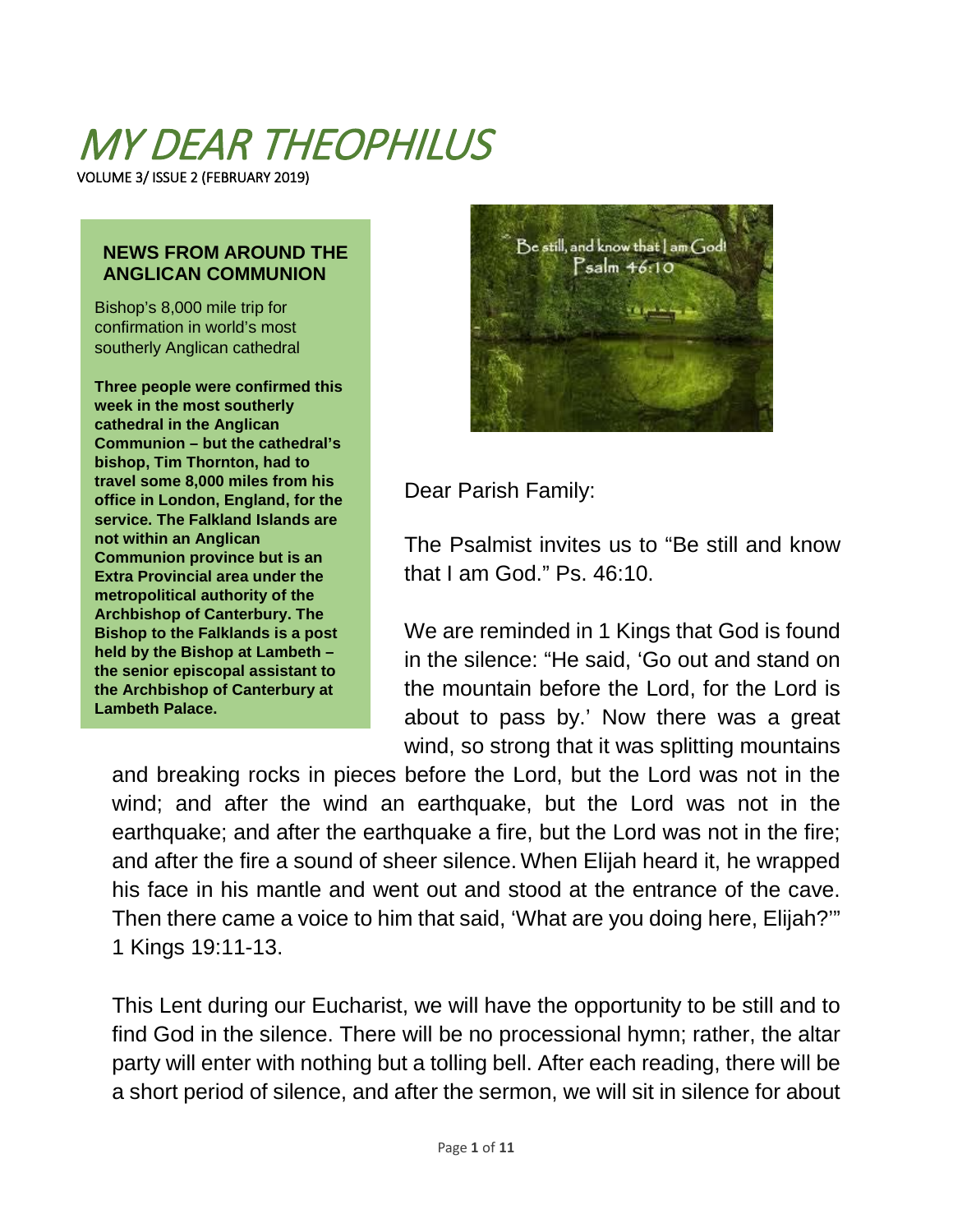3 minutes simply listening to what God is saying to us through His Living Word. After receiving Communion, we will sit in silence with Christ for a short while before the post-Communion prayer.

This Lent, I invite you to be still and encounter God in the silence.

Your servant in Christ,

The Rev. Chester J. Makowski, Rector



### *WRAP UP OF THE 170TH DIOCESAN COUNCIL OF THE EPISCOPAL DIOCESE OF TEXAS*

By Episcopal Diocese of Texas Staff

The 170<sup>th</sup> Diocesan Council of the Episcopal Diocese of Texas held its annual gathering in The Woodlands, Texas, on February 21-23, 2019. During this time, over 600 Texas Episcopalians met to vote for a new Bishop Suffragan, elect members to diocesan boards, celebrate Bishop Dena Harrison, attend workshops and learn of the vision Bishop Andy Doyle has for the future of the Diocese.

### **[Bishop Harrison Celebration](https://www.epicenter.org/galleries/bishop-harrison-celebration/)**

Council began on Thursday evening with a Festival Eucharist and a dinner to honor Bishop Dena Harrison's many years of service to the diocese. In his sermon, Bishop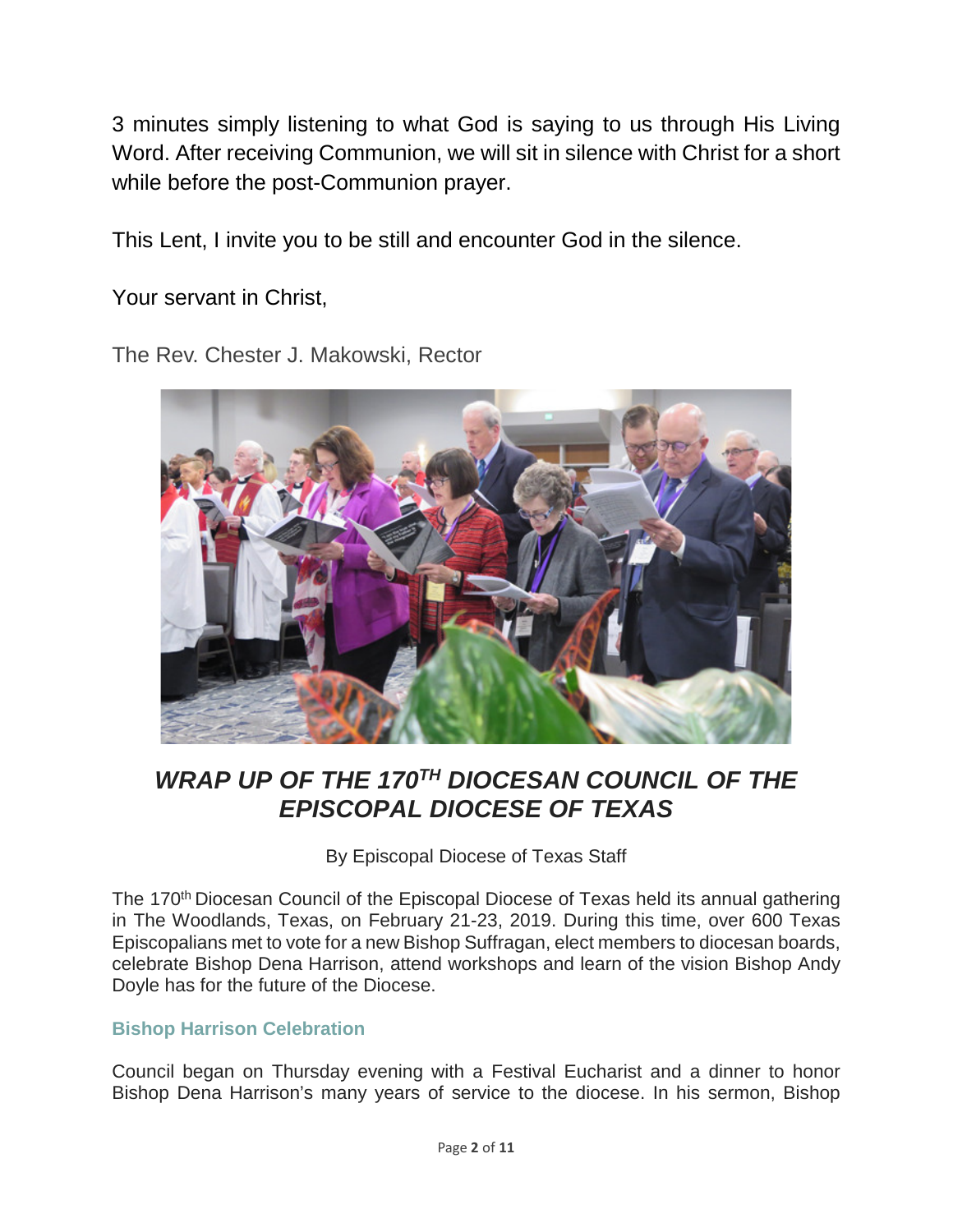Doyle recalled memories of Harrison and her leadership in the diocese. Following the Eucharist was a celebratory dinner and program. Many stories and memories were shared, including a [video message](https://www.youtube.com/watch?time_continue=1&v=El_bARQws9M) from Presiding Bishop Michael Curry, who recalled their time serving together on the Board of Episcopal Relief and Development. The Rev. Susan Kennard, Trinity, Galveston, also shared remembrances of working with Harrison as her Senior Warden at St. James the Apostle, Conroe in 1997. Kennard recalled the words of wisdom Harrison shared with her that would shape her life and help her to realize her call to ordained ministry.

Bishop Jeff Fisher and Bishop Hector Monterroso shared what they had learned from "Dena Harrison's Book of Wisdom," including witty one-liners such as "When your horse dies, dismount." There was also a [video montage](https://www.youtube.com/watch?v=KMwm4ZCfb1M) with pictures of Harrison's ministry and interviews with Bishop Doyle, Seminary of the Southwest Dean the Rev. Cynthia Kittredge, Presiding Bishop Katharine Jefferts-Schori, Jill Vassar, Ana Gonzales, Rob Radtke, Bishop Don Wimberly, Anthony Chappel and the Rev. Francene Young. Bishop Harrison and her husband, Larry, were presented with gifts of driving shoes and a gas card to accompany them as they embark on their road trip adventure.

### **[Bishop Suffragan Election](https://www.epicenter.org/article/kathryn-ryan-elected-new-bishop-suffragan/)**

Last year, the 169<sup>th</sup>Council approved the election of a new bishop suffragan for the western region of the diocese upon the retirement of Bishop Dena Harrison. In November 2018, the diocesan Standing Committee announced the candidates. The three candidates—The Rev. Hannah E. Atkins Romero, the Rev. Canon Glenice Robinson-Como and the Rev. Canon Kathryn (Kai) Ryan—participated in a walkabout at Camp Allen on January 5, 2019. On the first ballot, the [Rev. Canon Kai Ryan](https://www.youtube.com/watch?v=d8hohbDWWCg) was elected with a majority in the lay order with 283 votes, and the clergy order with 137 votes. Canon Ryan will be consecrated as the next Bishop Suffragan on June 1, 2019.

### **Celebrations**

Canon Joann Saylors, the Canon for Mission Amplification, shared items of business to report from the Committee on Mission and Parishes, updating the council on the status of current parishes. In 2017, Bishop Doyle established an Episcopal Fellowship, San Romero Episcopal Church, in accordance with Title III of the Canons, Section 5.11. In 2018, Bishop Doyle established two more in accordance with that Canon, Good Shepherd Indian Episcopal Church and St. Philip the Evangelist Episcopal Church. The motion to seat with voice San Romero Episcopal Church, Good Shepherd Indian Episcopal Church, and St. Philip the Evangelist Episcopal Church passed with a majority vote.

Additionally, two congregations that were started as parochial missions have been approved by Bishop Doyle to become missions of the diocese. St. Isidore's, under the leadership of the Rev. Sean Steele, was formerly a mission of Trinity, The Woodlands. SoCo Community, under the leadership of the Rev. Paul Skeith, was formerly a mission of St. David's, Austin. In accordance with Title III, Section 5.5, each congregation was admitted into the union of council and their lay delegates were seated with voice and vote.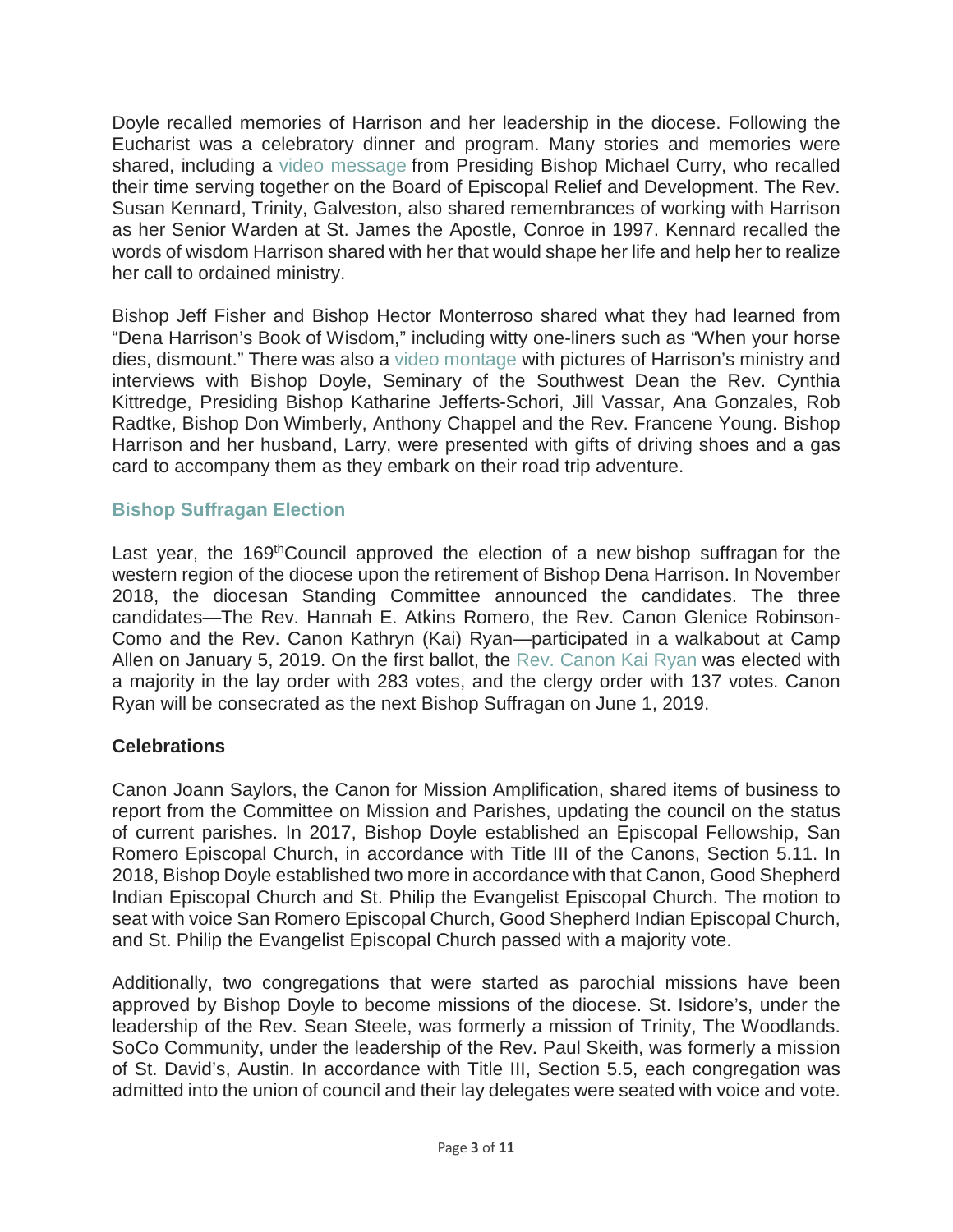The Rev. Jason Ingalls, rector of Holy Spirit, Waco announced to the council that they received a large estate gift in 2018 in excess of \$2.3 million. As a part of their stewardship of such a significant gift, they gifted a tithe to the Great Commission Foundation to support the work of planting new churches, specifically to support the growth of church plant Holy Family Episcopal Church, Houston led by The Rev. John Soard.

Representatives from St. Isidore's, SoCo, Holy Spirit and Holy Family celebrated their achievements by ringing the Great Commission Bell.

From the slate of [Nominations,](https://28f7fb3fa1a43717a53b-cb342165bfeaa4f2927aec8e5d7de41f.ssl.cf2.rackcdn.com/uploaded/2/0e8266455_1549904860_2019-nomination-slate.pdf) the following persons were elected:

Treasurer of the Diocese: Linda Riley Mitchell

Secretary of the Diocese: The Rev. Canon John Logan

University of the South Trustee: Ben Okoh, St. James', Houston

Church Corporation: Mark S. Browning, St. Andrew's, Bryan

Executive Board (3 Lay): Carvel Glenn, St. Stephen's, Houston; Erin Puckett McClure, St. David's, Austin; Sandra Montes, Trinity, Midtown

Executive Board (2 Clergy): The Rev. Steven Balke, St. Stephen's, Beaumont and The Rev. Angela Maria Cortiñas, St. Thomas, College Station

For the Standing Committee: Gwendolyn Chance, St. James' Austin (Lay) and the Rev. Jason Ingalls, Holy Spirit, Waco (Clergy)

### **Bishop Fisher Update**

Bishop Jeff Fisher updated the Council on the work that he has embarked on over the past year. Beginning with a final update on General Convention, he recalled the hard work that took place for the past four and a half years to plan this "once in a lifetime" experience. He continues to receive excellent feedback from the wider church on the amazing convention that the Diocese of Texas hosted.

In April, the Episcopal Seniors Foundation, which Fisher chairs, will begin offering their first round of grants to better foster their goal of health and vitality for seniors in the diocese.

Fisher made several trips this past year with the World Mission Board, including a visit to the Diocese of Costa Rica for the consecration of their new Bishop, The Rt. Rev. Orlando Gomez. He gifted the newly consecrated bishop a mitre and vestments on behalf of the people of the Diocese of Texas. He was also able to visit the Diocese of North Dakota for a pastoral visit this past June.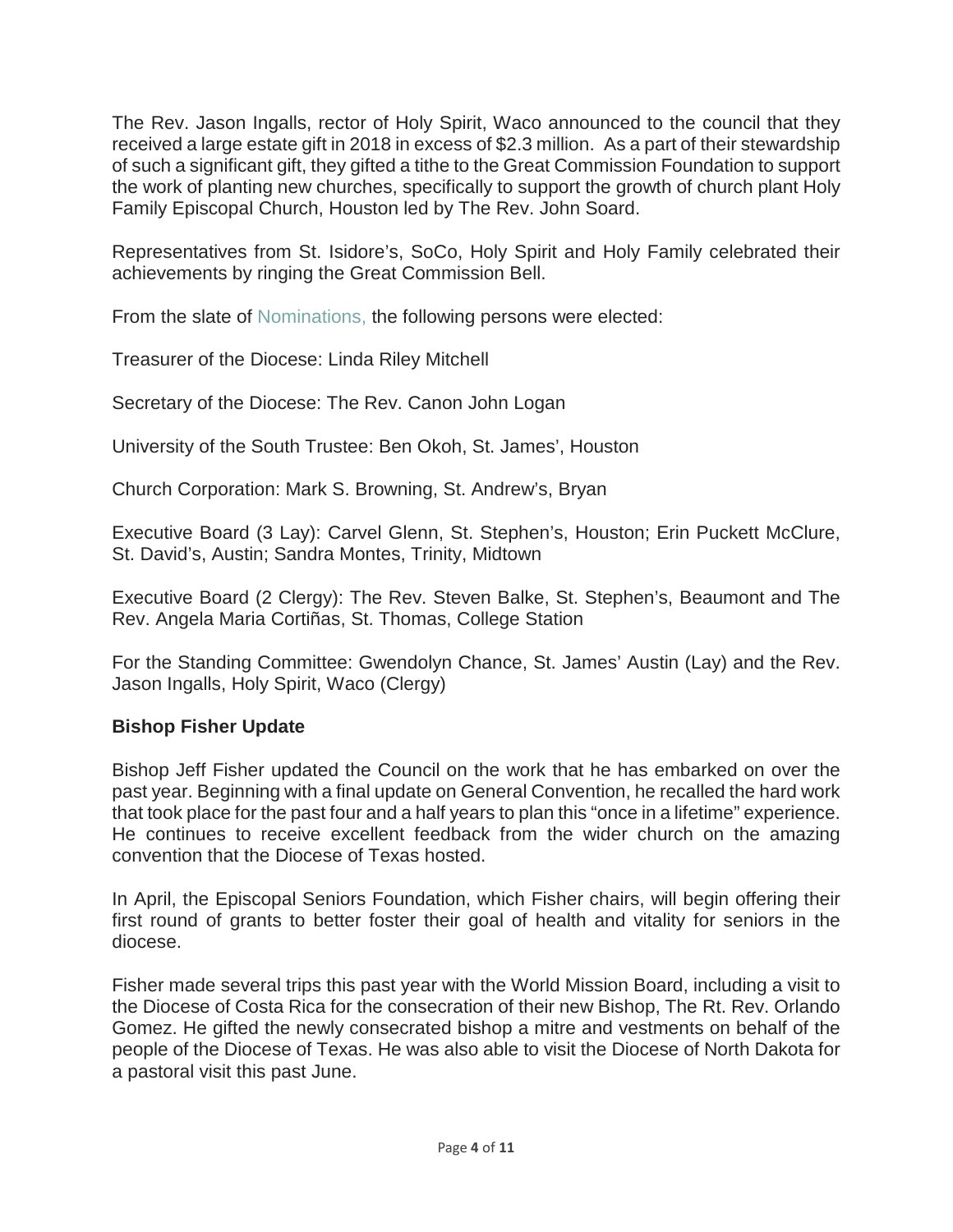Fisher is continuing his work with the Small Church Network and has recently begun a task force for liturgical development within the diocese. And as he finished his  $6<sup>th</sup>$  year as a board member of the Episcopal Peace Fellowship, he was named Vice Chair of the Program, Budget and Finance committee for the Episcopal Church by Presiding Bishop Michael Curry.

### **Bishop Monterroso Update**

Bishop Hector Monterroso provided an update on the work he has been doing since he came to the Diocese of Texas over 17 months ago. He has participated in 46 visitations and ordained several new clergy, which he commented as being his favorite part of being a bishop. During these visits, he finds that growth is a common concern for congregations in the diocese but that all churches have a strong desire to share and proclaim the message of the Gospel.

Monterroso has been working with the Commission on Hispanic Ministry and was able to attend the Hispanic Lay Leaders Conference with 260 attendees this past June. The objective of the conference was to equip lay leaders with the tools and strategies they need to lead their communities and work with their neighbors. Recalling the Bishop's Address given at the 169<sup>th</sup> Diocesan Council by Bishop Doyle, Monterroso encouraged those who are considering ordained ministry to pursue a period of reflection and discernment.

The transition of leadership for St. Vincent's house from Bishop Fisher to Monterroso was completed in the past year, as was the transition of leadership from Bishop Dena Harrison to Monterroso chairing the board of El Buen Samaritano. Monterroso has also been working diligently with the Rev. Stacy Stringer on continued recovery from Hurricane Harvey.



On Tuesday, we will have pancakes and gumbo starting at 5 PM.

The Ash Wednesday Service with Imposition of Ashes will begin at 5 PM.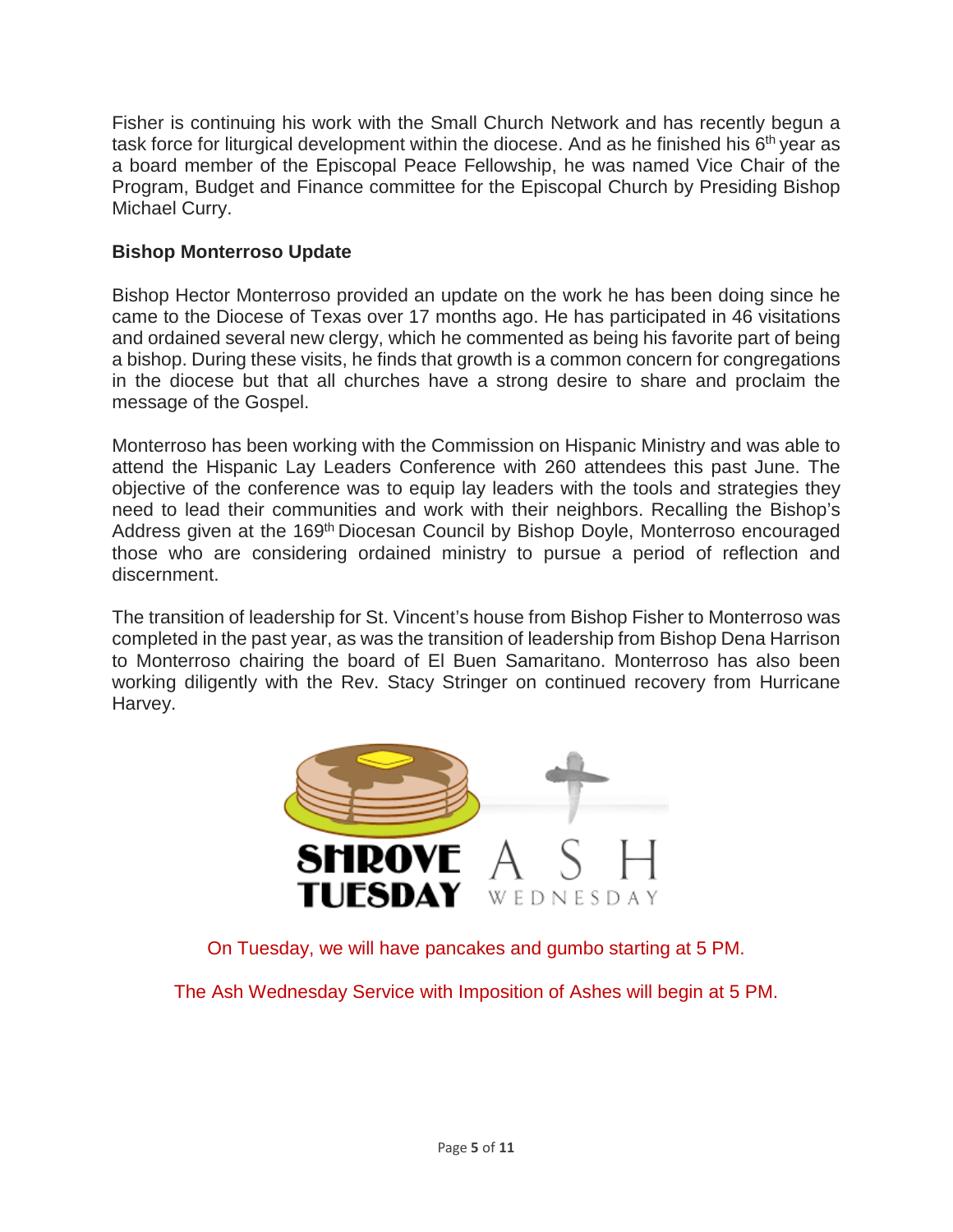

## Book Review: An Ocean of Light by Fr. Martin Laird

*The Church Times*, February 1, 2019

IN HIS address to the synod of Roman Catholic bishops in Rome in 2012, the former Anglican Archbishop of Canterbury Rowan Williams spoke about the centrality of contemplation in Christian faith and life. "Contemplation", he told them, "is very far from being just one kind of thing Christians do: it is the key to prayer, liturgy and ethics, the key to the essence of a renewed humanity." Martin Laird's new book, which accompanies earlier much acclaimed works such as *Into the Silent Land* and *A Sunlit Absence*, takes its cue from such insights.

The practice that Laird commends for silent, imageless prayer is similar to that which can be found in many other writers, both ancient and modern. It consists of a daily routine in which we sit perfectly still for 25 to 30 minutes each day and use a prayer word (such as *maranatha* or the Jesus Prayer) in unison with our breathing. When  $-$  as happens all too often  $-$  distracting thoughts, words, and images invade our heads, we are counselled to draw ourselves gently back to the prayer word, united with the breath.

Laird, an Augustinian monk and teacher of early Christian Studies at Villanova University, brings two particular contributions to his subject.

The first is his ability to find a telling metaphor or comparison that will help us understand something that is, by its nature, indescribable: the union of the soul with God. My favorite of these was the image of contemplative prayer as something very familiar to modern Westerners: "decluttering". In contemplation, we are not straining forward to reach some new competency, nor trying to achieve some objective, however worthy, such as a cure for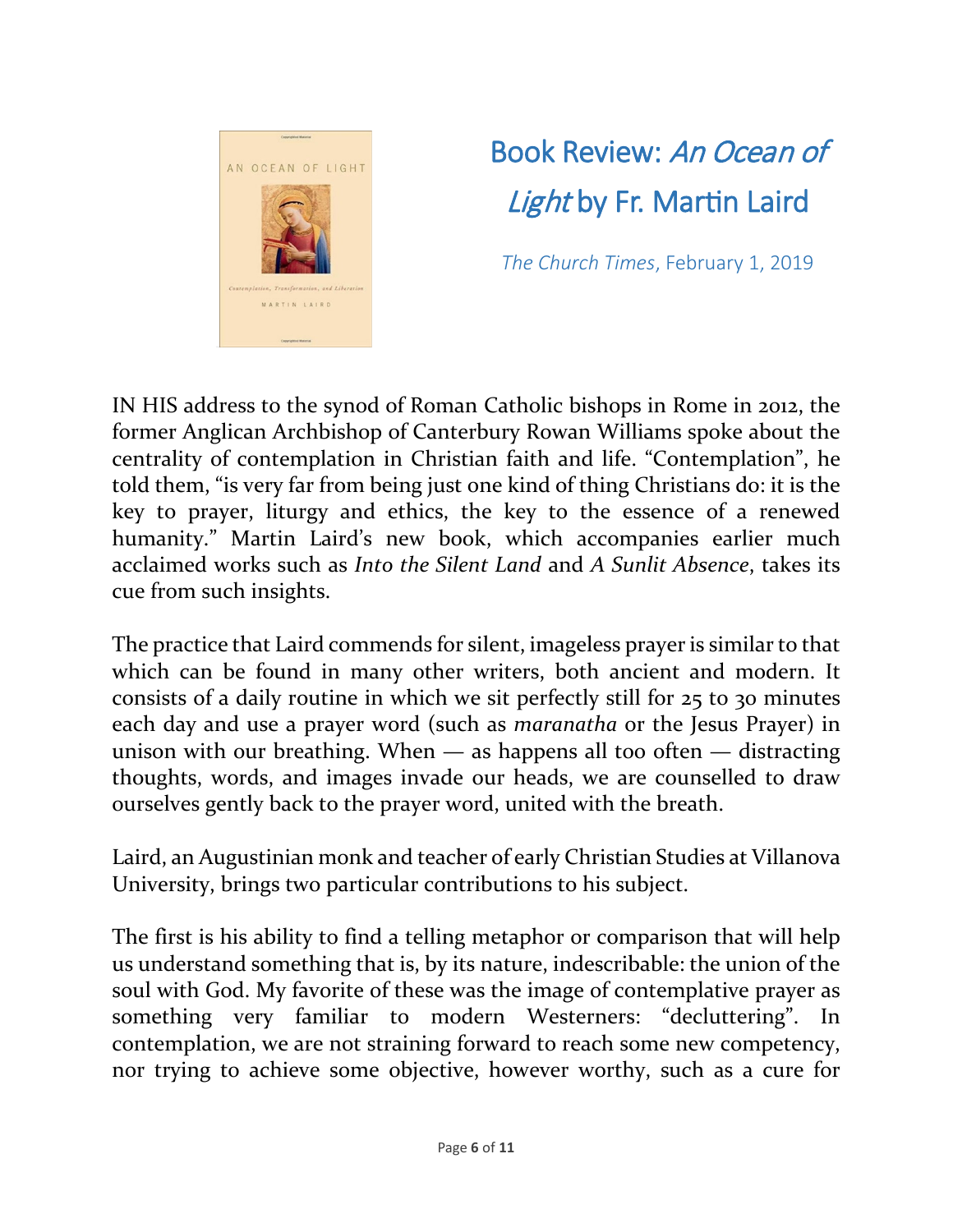depression. Rather, we are clearing away accumulated mental junk so that we will come to know the space that *already* lies there, buried beneath it all.

Laird's second particular gift is the unusual theological depth and clarity that he brings to the subject. Because God has made us, we are *already* united with him: "union with God is not something we can or need to acquire." Contemplation is about realizing a state of being which already exists. We may or may not be able to establish a mature practice of contemplation, in which it becomes integrated into our daily routine. But contemplation is not a goal so much as a starting-point if only we knew it: "if God were not already the ground of our being, the divine breath breathing us into being, we would not exist."

Laird is an expert, subtle, and sure guide, who takes us to the heart of Christian life, and whose message urgently needs to be heard by a Church "anxious and disturbed about many things" (Luke 10.41).

*The Ven. Dr. Edward Dowler is Archdeacon of Hastings in the diocese of Chichester*



## *ADULT CHRISTIAN FORMATION:"BE STILL AND KNOW THAT I AM GOD." PARISH HALL, SUNDAY AT 9:15*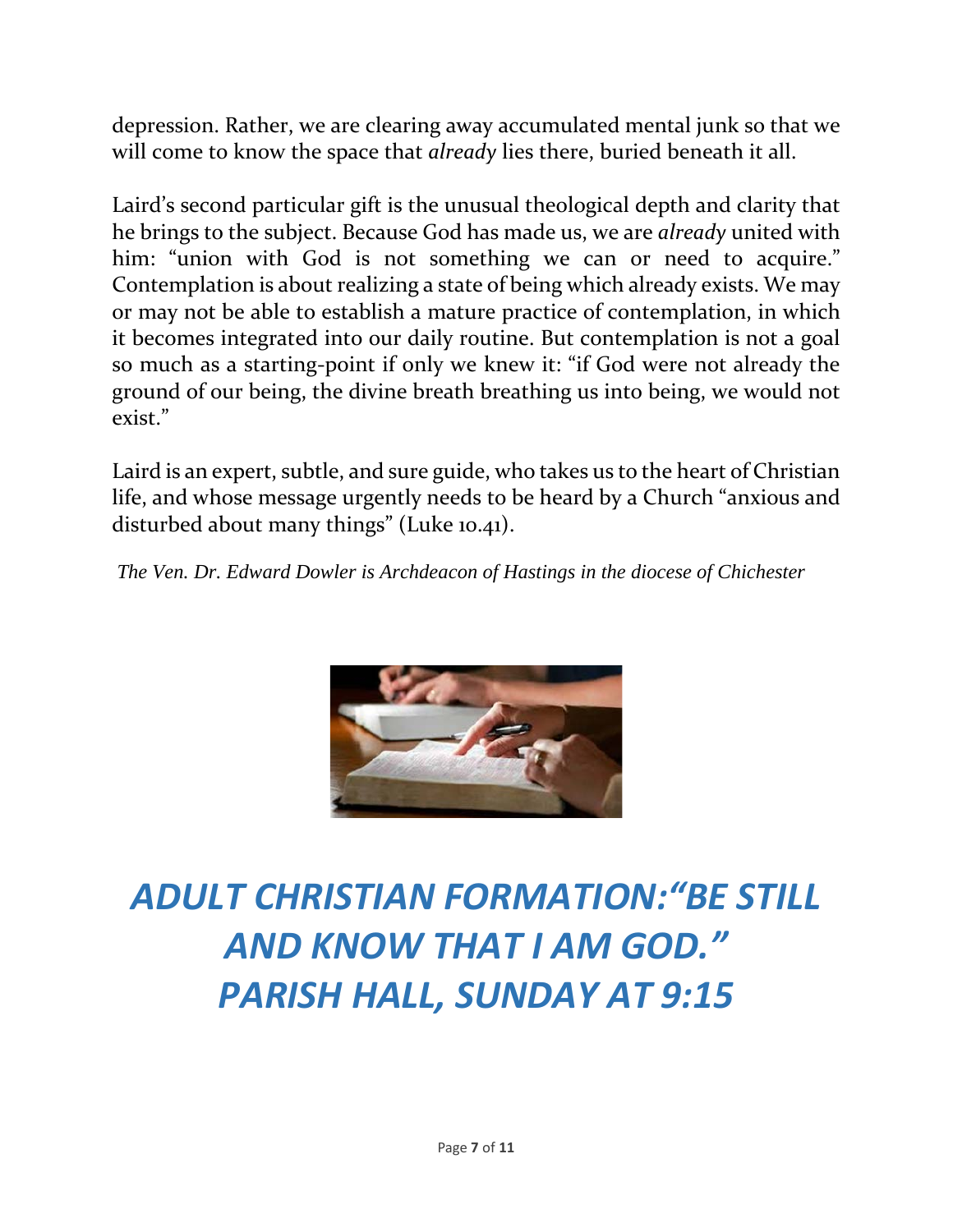

FEATURED HOLY PERSON OF THE MONTH ABSOLOM JONES 13 February

Absalom Jones was the first Black Episcopal priest in the United States; he was ordained deacon in 1795 and priest in 1802 (61 years before the Civil War). (By contrast, Augustus Tolton was the first Black to be ordained a Roman Catholic priest was in 1866, a year after the Civil War ended.)

The Presiding Bishop of the Episcopal Church at the time was Williams White (1789-1st PB; 1795–1836-4th PB). James Kiefer writes: "1786 the membership of St. George's Methodist Episcopal Church in Philadelphia included both blacks and whites. However, the white members met that year and decided that thereafter black members should sit only in the balcony. Two black Sunday worshippers, Absalom Jones (1746-1818) and Richard Allen (1760-1831), whose enthusiasm for the Methodist Church had brought many blacks into the congregation, learned of the decision only when, on the following Sunday, ushers tapped them on the shoulder during the opening prayers, and demanded that they move to the balcony without waiting for the end of the prayer. They walked out, followed by the other black members. Absalom Jones conferred with William White, Episcopal Bishop of Philadelphia, who agreed to accept the group as an Episcopal parish."

That parish, St. Thomas, has thrived since the late 1700s to this very day where Fr. Martini Shaw serves as the parish's 17th rector. Here is a link to their parish's website: [http://www.aecst.org/.](http://www.aecst.org/)

Let us pray: Set us free, heavenly Father, from every bond of prejudice and fear: that, honoring the steadfast courage of your servants Absalom Jones and Richard Allen, we may show forth in our lives the reconciling love and true freedom of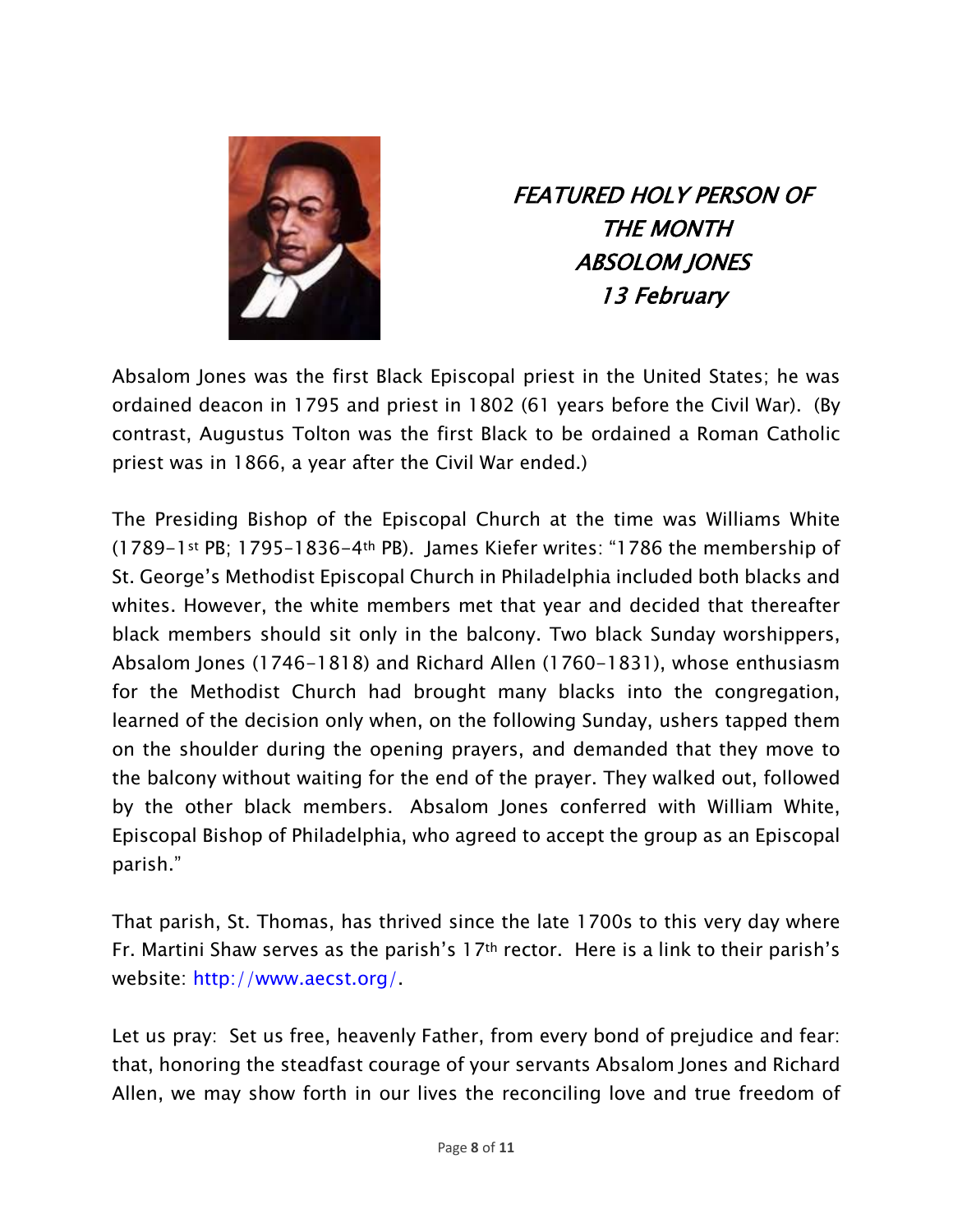the children of God, which you have given us in our Savior Jesus Christ, who lives and reigns with you and the Holy Spirit, one God, now and for ever. Amen.



*PLEASE LET US KNOW IF SOMEONE NEEDS A HOME VISIT*

If you know of anyone who needs a home visit because they cannot get to Church, please call the Parish Office, or let Fr. Makowski know. Either Fr. Makowski or one of our Lay Eucharistic Visitors will call on them. If you have a pastoral emergency, please call Fr. Makowski at 713.299.7675.

### *THERE IS POWER IN PRAYER*

Praying is something that we all can do, young and old, rich and poor, tall and short. Please pray for everyone on our Prayer List.



### **Eucharist at 5 PM, light meal followed by a speaker and time for discussion.**

Our Mental Health Initiative Team as been listening to the needs of the Lake Livignston community. Mental Health issues are a major problem everywhere, but especially in the Lake Livingston area. We are sponsoring a series of presentations by mental health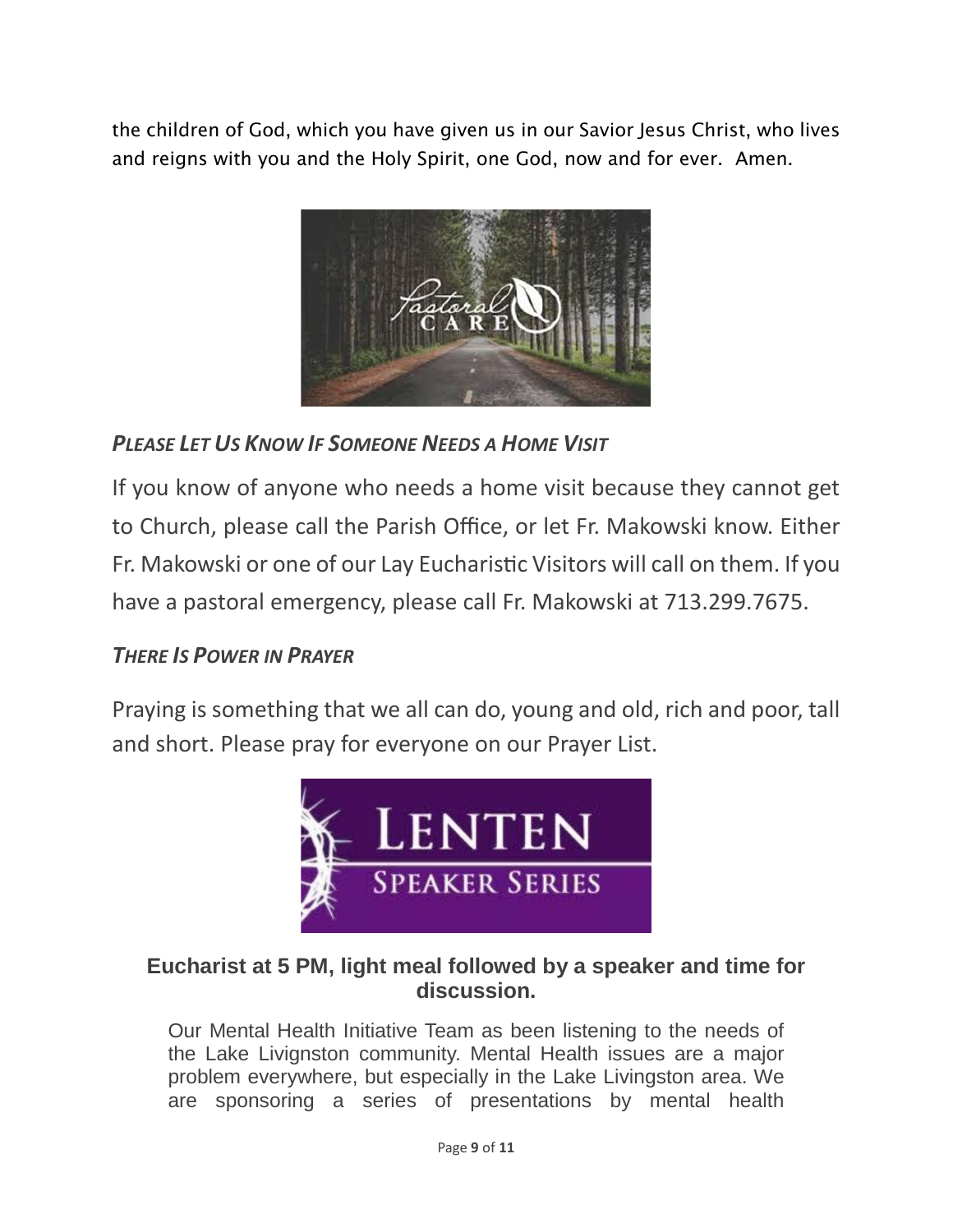professionals, agencies and leaders of support organizations that are dealing with the problems.

Wednesday, March 13: Melanie Taylor, Deputy CEO Burke

- Wednesday, March 20: Chief Deputy Byron Lyons, Polk County Sheriff's **Department**
- Wednesday, March 27: Ginger Hendrix, Executive Director, Livingston Housing Authority

Wednesday, April 3: Kelly Bradley, Medical Social Worker, Texas Deptartment of State Health Services, Polk County CRCG/Interagency Coalition

Wednesday, April 10: Connie Price, Director Inspiration Village







## *Don't forget to bring pork and beans for our Mannafest outreach.*

Page **10** of **11**